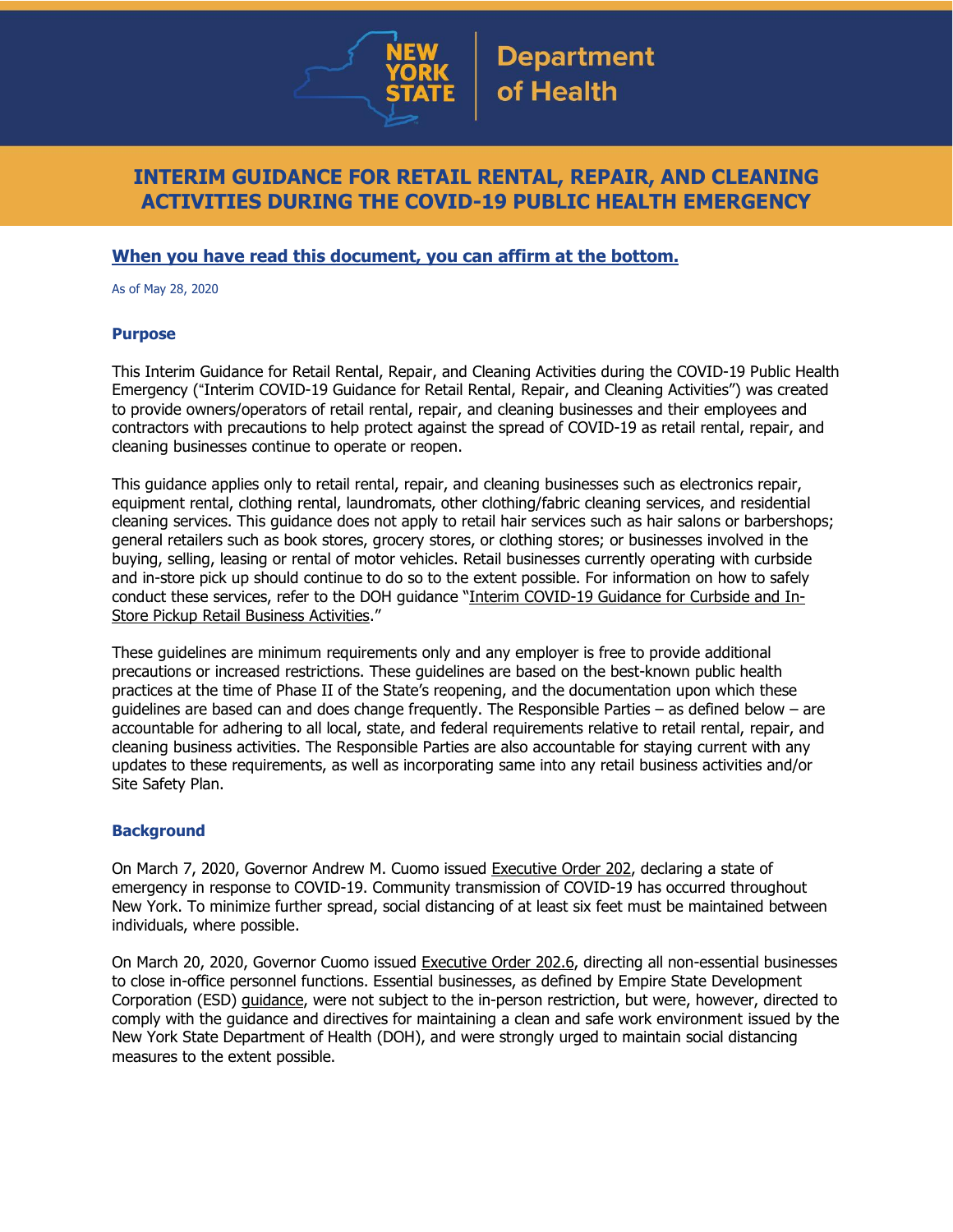On April 12, 2020, Governor Cuomo issued [Executive](https://www.governor.ny.gov/news/no-20216-continuing-temporary-suspension-and-modification-laws-relating-disaster-emergency) Order 202.16, directing essential businesses to provide employees, who are present in the workplace, with a face covering, at no-cost, that must be used when in direct contact with customers or members of the public during the course of their work. On April 15, 2020, Governor Cuomo issued [Executive](https://www.governor.ny.gov/news/no-20217-continuing-temporary-suspension-and-modification-laws-relating-disaster-emergency) Order 202.17, directing that any individual who is over age two and able to medically tolerate a face-covering must cover their nose and mouth with a mask or cloth face-covering when in a public place and unable to maintain, or when not maintaining, social distance. On April 16, 2020, Governor Cuomo issued [Executive](https://www.governor.ny.gov/news/no-20218-continuing-temporary-suspension-and-modification-laws-relating-disaster-emergency) Order 202.18, directing that everyone using public or private transportation carriers or other for-hire vehicles, who is over age two and able to medically tolerate a face covering, must wear a mask or face covering over the nose and mouth during any such trip. It also directed any operators or drivers of public or private transport to wear a face covering or mask which covers the nose and mouth while there are any passengers in such a vehicle.

On April 26, 2020, Governor Cuomo [announced](https://www.governor.ny.gov/news/amid-ongoing-covid-19-pandemic-governor-cuomo-outlines-phased-plan-re-open-new-york-starting) a phased approach to reopen industries and businesses in New York in phases based upon a data-driven, regional analysis. On May 4, 2020, the Governor [provided](https://www.governor.ny.gov/news/amid-ongoing-covid-19-pandemic-governor-cuomo-outlines-additional-guidelines-when-regions-can) that the regional analysis would consider several public health factors, including new COVID-19 infections, as well as health care system, diagnostic testing, and contact tracing capacity. On May 11, 2020, Governor Cuomo [announced](https://www.governor.ny.gov/news/amid-ongoing-covid-19-pandemic-governor-cuomo-announces-three-regions-new-york-state-ready) that the first phase of reopening would begin on May 15, 2020 in several regions of New York, based upon available regional metrics and indicators.

In addition to the following standards, both essential and non-essential businesses must continue to comply with the guidance and directives for maintaining clean and safe work environments issued by DOH.

Please note that where guidance in this document differs from other guidance documents issued by New York State, the more recent guidance shall apply.

#### **Standards for Responsible Retail Rental, Repair, and Cleaning Service Activities in New York State**

No retail rental, repair, and cleaning service activity can occur without meeting the following minimum State standards, as well as applicable federal requirements, including but not limited to such minimum standards of the Americans with Disabilities Act (ADA), Centers for Disease Control and Prevention (CDC), Environmental Protection Agency (EPA), and United States Department of Labor's Occupational Safety and Health Administration (OSHA).

The State standards contained within this guidance apply to all retail rental, repair, and cleaning service activities – both essential and non-essential – in operation during the COVID-19 public health emergency until rescinded or amended by the State. The proprietor/operator of the retail rental, repair, or cleaning business, or another party as may be designated by the proprietor/operator (in either case, "the Responsible Parties"), shall be responsible for meeting these standards.

The following guidance is organized around three distinct categories: people, places, and processes.

## **I. PEOPLE**

### **A. Physical Distancing**

• Responsible Parties must ensure that for any retail rental, repair, and cleaning activity, the workforce and customer presence is limited to no more than 50% of the maximum occupancy for a particular area as set by the certificate of occupancy, inclusive of customers, who must maintain six feet of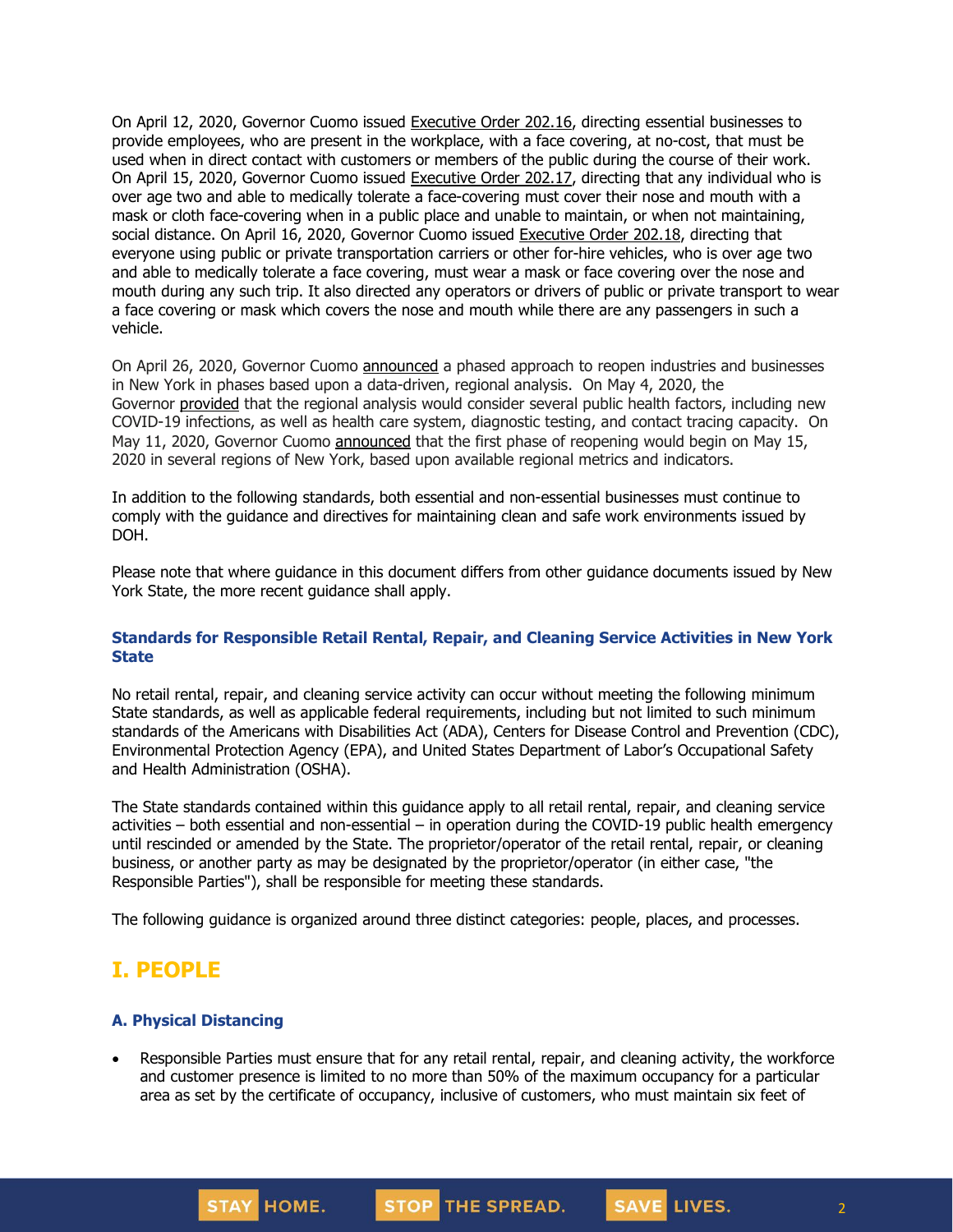separation from others and, in all cases, must only be permitted entry into a store if they wear an acceptable face covering; provided, however, that the customer is over the age of two and able to medically tolerate such covering. Employees also must wear face coverings any time they interact with customers (e.g. ringing up a purchase, wrapping an item to hand off), even if they are six or more feet apart; and

- Responsible Parties must ensure a distance of at least six feet is maintained among employees and customers at all times, unless the safety of the core activity requires a shorter distance (e.g. operating cash registers, moving and lifting equipment). Employees must wear acceptable face coverings any time they interact with customers (e.g. ringing up a purchase, wrapping an item to hand off) and any time employees are within six feet of another person. Employees must be prepared to don a face covering if another person unexpectedly comes within six feet.
	- $\circ$  Acceptable face coverings for COVID-19 include but are not limited to cloth-based face coverings and disposable masks that cover both the mouth and nose.
	- $\circ$  However, cloth, disposable, or other homemade face coverings are not acceptable face coverings for workplace activities that typically require a higher degree of protection for personal protective equipment due to the nature of the work. For those activities, N95 respirators or other personal protective equipment (PPE) used under existing industry standards should continue to be used, as is defined in accordance with OSHA [guidelines.](https://www.osha.gov/SLTC/personalprotectiveequipment/)
- Responsible Parties may modify the use and/or restrict the number of work stations and employee seating areas, so that employees are at least six feet apart in all directions (e.g. side-to-side and when facing one another) and are not sharing workstations without cleaning and disinfection between use. When distancing is not feasible between workstations, Responsible Parties must provide and require the use of face coverings or physical barriers such as plastic shielding walls, in lieu of face coverings in areas where they would not affect air flow, heating, cooling, or ventilation.
	- $\circ$  If used, physical barriers should be put in place in accordance with OSHA [guidelines.](https://www.osha.gov/Publications/OSHA3990.pdf)
	- o Physical barrier options may include: strip curtains, plexiglass or similar materials, or other impermeable dividers or partitions.
	- $\circ$  For check-out registers, Responsible Parties must ensure that employees wear face coverings or enact physical barriers in areas where they would not affect air flow, heating, cooling, ventilation, or otherwise potentially impair health or safety.
- Responsible Parties are encouraged to modify retail layouts so that employees and customers are at least six feet apart in all directions when employees are working and customers are browsing, unless physical barriers are in place (e.g. Plexiglass or partitions at cash registers).
	- $\circ$  Responsible Parties must require that employees use cloth face masks when interacting with customers. Responsible Parties shall not permit customers into the store without a face covering, if medically able to tolerate one, and are over age two.
	- $\circ$  Responsible Parties are prohibited from requesting or requiring medical or other documentation from a customer who declines to wear a face covering due to a medical or other health condition that prevents such usage.
	- $\circ$  Responsible Parties must reserve adequate space for employees and customers to work and shop, considering appropriate social distancing; Responsible Parties should consider creating one-way aisles, otherwise rearranging traffic flow, or using alternating cash registers.

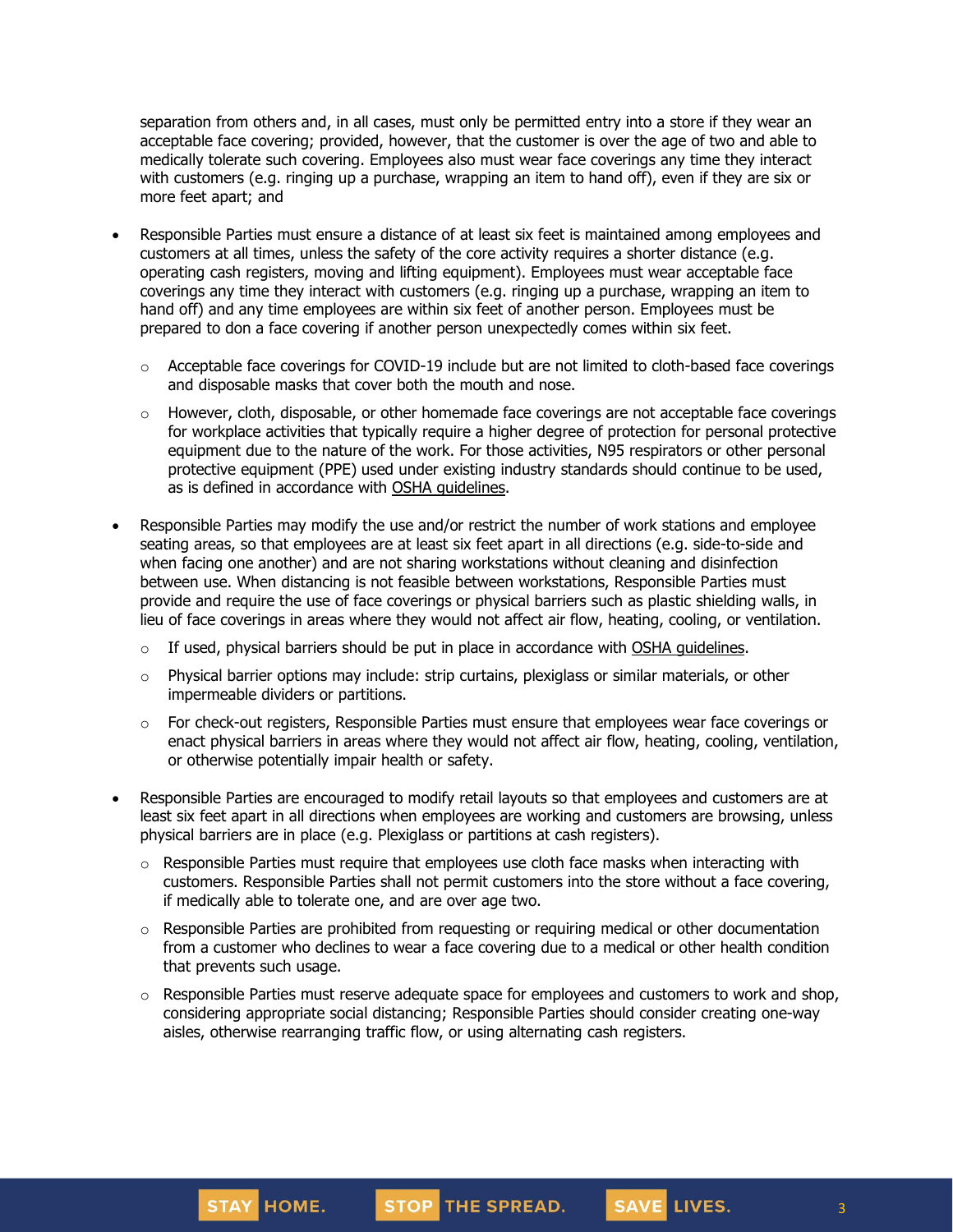- Responsible Parties must prohibit the use of tightly confined spaces (e.g. behind cash registers, elevators, stock rooms) by more than one individual at a time, unless all individuals in such spaces at the same time are wearing acceptable face coverings. However, occupancy must never exceed 50% of the maximum capacity of the space, unless it is designed for use by a single occupant. Responsible Parties should increase ventilation with outdoor air to the greatest extent possible (e.g. opening windows, leaving doors open), while maintaining safety protocols.
- Responsible Parties should encourage the use of touchless payment or pay ahead options, when available. Minimize handling cash, credit cards, reward cards, and mobile devices, where possible.
- Responsible Parties should put in place measures to reduce bi-directional foot traffic using tape or signs with arrows in narrow aisles, hallways, or spaces, and post signage and distance markers denoting spaces of six feet in all commonly used areas and any areas in which lines are commonly formed or people may congregate (e.g. clock in/out stations, health screening stations, break rooms, cash register areas).
	- $\circ$  Where possible, place markers or barriers to encourage one directional traffic.
- Responsible Parties must post signage and distance markers denoting spaces of six feet in all commonly used areas and any areas in which lines are commonly formed or people may congregate (e.g. clock in/out stations, health screening stations, break rooms, cash register areas, near merchandise, in aisles).
- Responsible Parties should encourage customer visits for services (e.g. computer repair, dry cleaning) be made by appointment only, where practicable.
- Responsible Parties should consider closing waiting rooms. To the extent possible, customers should be asked to wait in cars or outside the location at least six feet away from each other until they can enter the shop while maintaining social distance. To ensure that individuals waiting to enter the shop maintain six feet of social distance from each other, Responsible Parties should post signage and floor distance markers denoting spaces of six feet outside of the shop which delineate acceptable locations and distances for customers to stand.
- Responsible Parties must post signs inside and outside of the retail location, consistent with DOH COVID-19 signage. Responsible Parties can develop their own customized signage specific to their workplace or setting, provided that such signage is consistent with the Department's signage. Signage should be used to remind employees and customers to:
	- $\circ$  Cover their nose and mouth with a mask or cloth face-covering.
	- $\circ$  Properly store and, when necessary, discard personal protective equipment.
	- o Adhere to physical distancing instructions.
	- o Report symptoms of or exposure to COVID-19, and how they should do so.
	- $\circ$  Follow hand hygiene and cleaning quidelines.

#### **B. Gatherings in Enclosed Spaces**

STAY HOME.

• Responsible Parties must limit in-person gatherings (e.g. employee meetings, break rooms, stock rooms) to the greatest extent possible and use other methods such as video or teleconferencing whenever possible, per CDC guidance "Interim Guidance for [Businesses](https://www.cdc.gov/coronavirus/2019-ncov/community/guidance-business-response.html) and Employers to Plan and Respond to [Coronavirus](https://www.cdc.gov/coronavirus/2019-ncov/community/guidance-business-response.html) Disease 2019 (COVID-19)". When videoconferencing or teleconferencing is not possible, Responsible Parties should hold meetings in open, well-ventilated spaces and ensure

STOP THE SPREAD.

4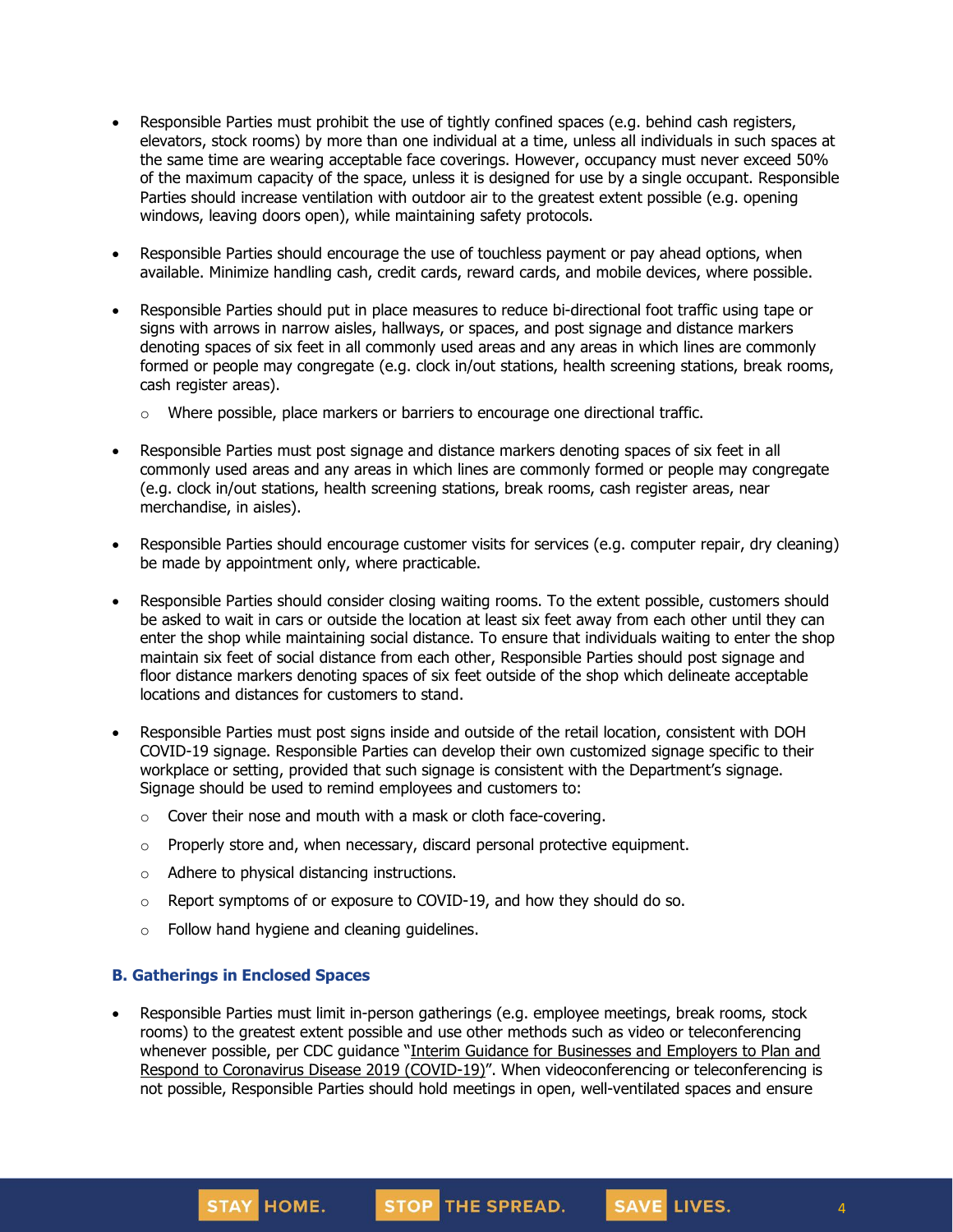that individuals maintain six feet of social distance between one another (e.g. if there are chairs, leave space between chairs, have employees sit in alternating chairs).

- Responsible Parties must put in place practices for adequate social distancing in confined areas, such as restrooms and breakrooms, and should develop signage and systems (e.g. flagging when occupied) to restrict occupancy when social distancing cannot be maintained in such areas; and
- Responsible Parties should stagger schedules for employees to observe social distancing (i.e. six feet of space) for any gathering (e.g. while taking breaks).

### **C. Workplace Activity**

- Responsible Parties must take measures to reduce interpersonal contact and congregation, through methods such as:
	- $\circ$  limiting in-person presence to only those staff who are necessary to be on site;
	- o adjusting workplace hours;
	- o reducing on-site workforce to accommodate social distancing guidelines;
	- $\circ$  shifting design (e.g. A/B teams, staggered arrival/departure times);
	- $\circ$  batching activities, where possible, so employees can adhere to social distancing and reduce the number of hands touching at the same time (e.g. one employee at a time does cleaning of all returned equipment; one employee provides cleaning services for one room, while another employee cleans a different room); and/or
	- $\circ$  for pickup or returns of equipment (e.g. repaired equipment), provide customers with time estimates for pickup to avoid customers waiting at the retail or service location.
- Responsible Parties should adjust retail hours as necessary to reduce density and enable enhanced cleaning procedures.
- For businesses providing in-home services (e.g. cleaning, repairs, etc.), Responsible Parties should provide windows for service time and encourage customers to wear masks and adhere to social distancing guidelines.

#### **D. Movement and Commerce**

- Responsible Parties must monitor and control the flow of traffic into the establishment to ensure adherence to maximum capacity requirements.
- Responsible Parties must establish designated areas for pickups and deliveries, limiting contact to the extent possible.
- Responsible Parties should provide clearly designated, separate entrances and exits, where possible.
	- $\circ$  Responsible Parties must be prepared to queue customers outside while still maintaining physical distance including through the use of visual cues.
- For merchandise (e.g. parts, cleaning equipment) deliveries, Responsible Parties should implement a touchless delivery system whereby drivers stay in the cab of the vehicle while delivery takes place or, where not practicable, Responsible Parties must provide acceptable personal protective equipment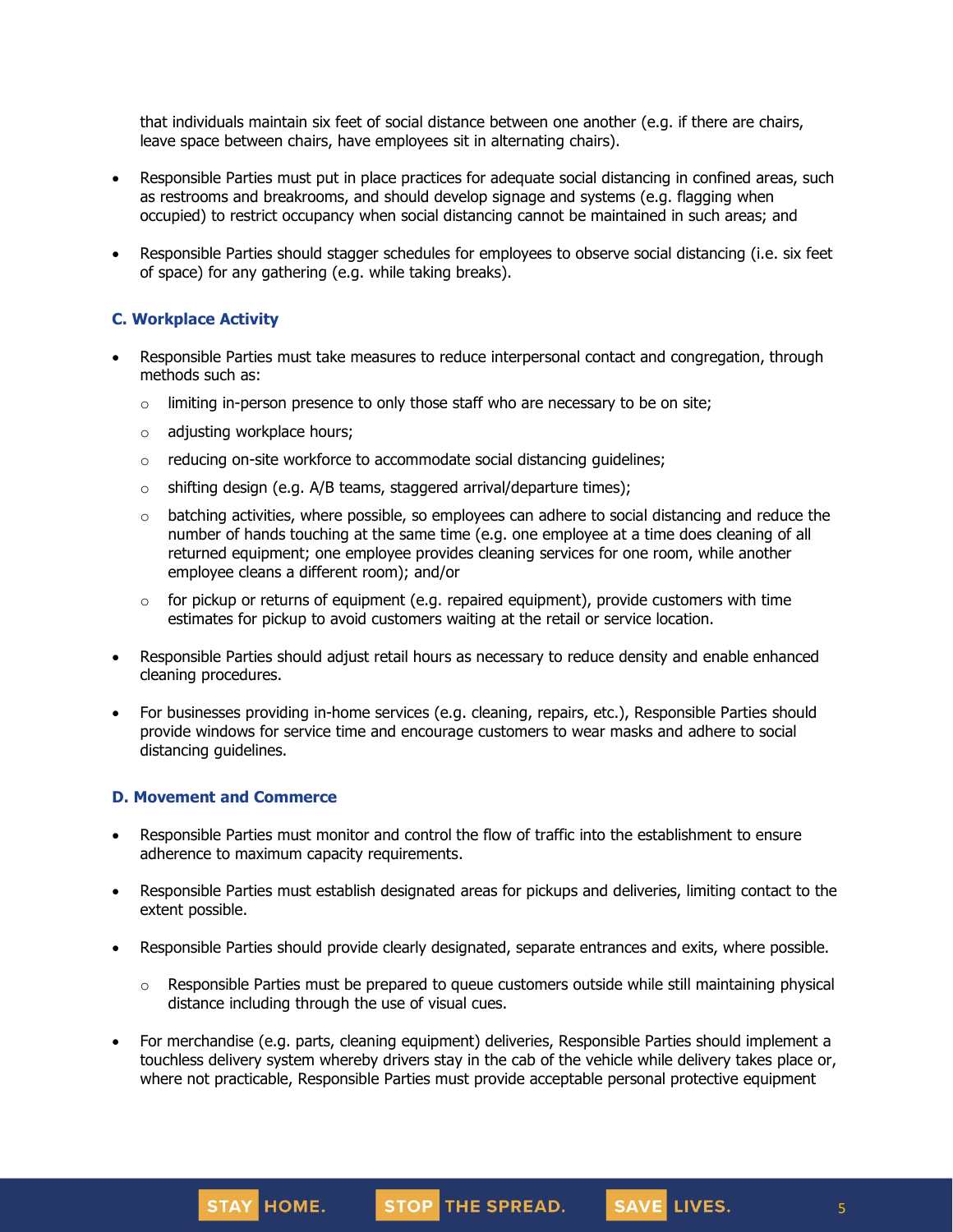appropriate to the anticipated activities that includes, at a minimum, a cloth face covering to delivery personnel at no cost for the duration of the delivery process.

- Responsible Parties must ensure employees sanitize hands before and after transferring a load (e.g. from a delivery driver) of merchandise (e.g. sanitize hands before starting to load items; and once all items have been loaded, finish by sanitizing their hands again).
- In addition to utilizing curbside and in-store pick up to the extent possible, Responsible Parties should provide remote shopping alternatives for customers, including click-and-collect, delivery, and pick-up to limit customers in the establishment.
- Responsible Parties must ensure that fitting rooms are closed.
- Responsible Parties must close amenities, where applicable, including:
	- o self-serve bars and samplers;
	- o cafes and dining/beverage service areas, except for takeout;
	- o water fountains;
	- o magazine areas.

# **II. PLACES**

#### **A. Protective Equipment**

- Responsible Parties must ensure employees wear face coverings when they are within six feet of customers or coworkers. Employees also must wear face coverings any time they interact with customers (e.g. ringing up a purchase, wrapping an item to hand off), even if they are six or more feet apart.
- Responsible parties must ensure that customers are only permitted entry into the retail store if they wear an acceptable face covering; provided, however, that the customer is over the age of two and able to medically tolerate such covering.
- In addition to necessary PPE as required for certain workplace activities, Responsible Parties must procure, fashion, or otherwise obtain acceptable face coverings and provide such coverings to their employees while at work at no cost to the employee. Responsible Parties should have an adequate supply of face coverings, masks and other required PPE on hand should an employee need a replacement or should an essential visitor be in need. Acceptable face coverings include, but are not limited to, cloth (e.g. homemade sewn, quick cut, bandana), surgical masks, N95 respirators, and face shields.
- Face coverings must be cleaned or replaced after use and may not be shared. Please consult CDC [guidance](https://www.cdc.gov/coronavirus/2019-ncov/community/guidance-business-response.html) for additional information on cloth face coverings and other types of personal protective equipment (PPE), as well as instructions on use and cleaning.
	- $\circ$  Note that cloth face coverings or disposable masks shall not be considered acceptable face coverings for workplace activities that require a higher degree of protection for face covering requirements. For example, if N95 respirators are traditionally required for specific cleaning activities, a cloth or homemade mask would not suffice. Responsible Parties must adhere to OSHA standards for such safety equipment.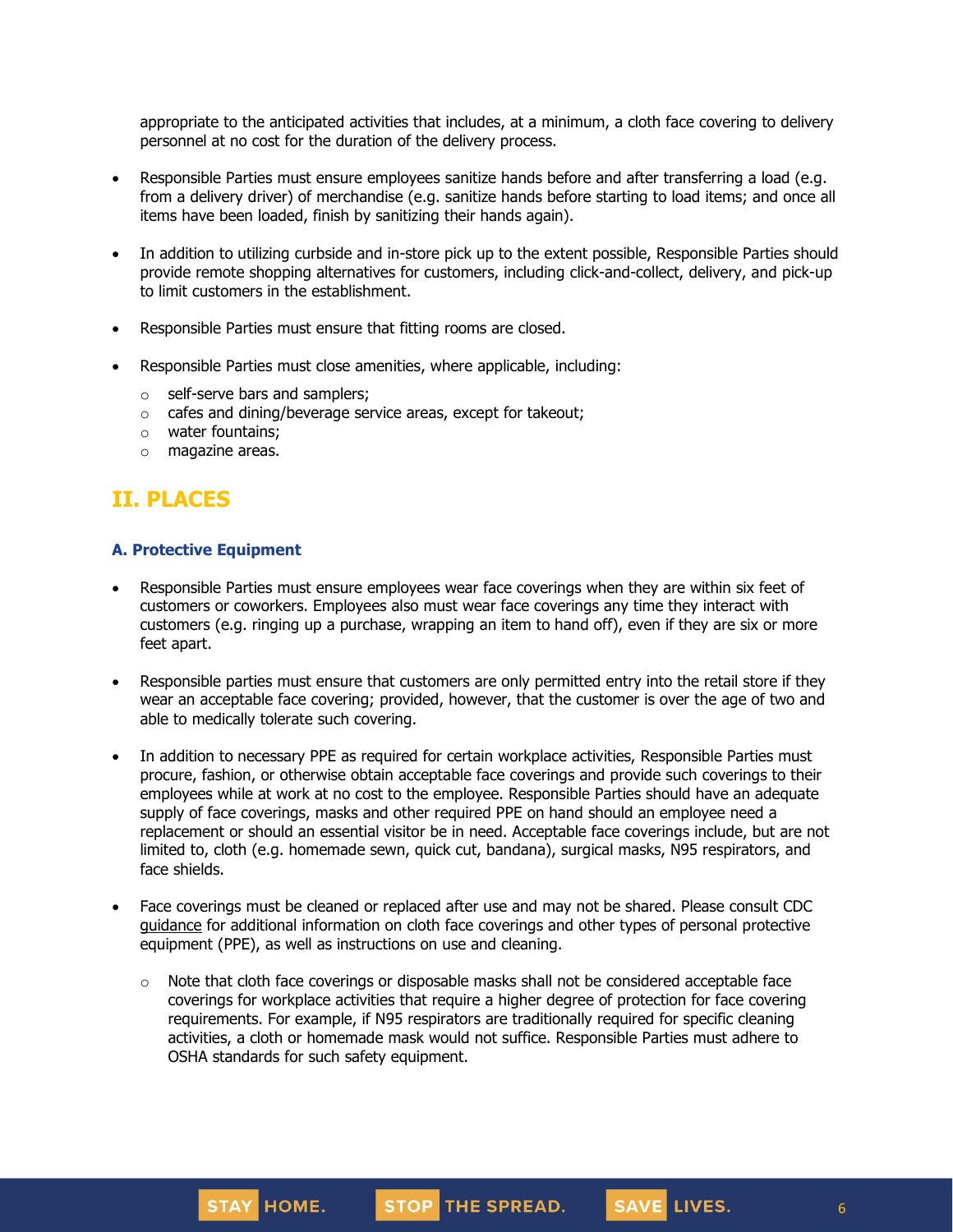- Responsible Parties must allow employees to use their own acceptable face coverings but cannot require employees to supply their own face coverings. Further, this guidance shall not prevent employees from wearing their personally owned additional protective coverings (e.g. surgical masks, N95 respirators, or face shields), or if the Responsible Parties otherwise requires employees to wear more protective PPE due to the nature of their work. Employers should comply with all applicable OSHA standards.
- Responsible Parties must put in place measures to limit the sharing of objects, such as objects, tools, registers, and vehicles, as well as the touching of shared surfaces; or, require employees to wear gloves (trade-appropriate or medical) when in contact with shared objects or frequently touched surfaces; or, require employees to sanitize or wash their hands before and after contact.
- Responsible Parties must train employees on how to adequately don, doff, clean (as applicable), and discard PPE, including but not limited to, appropriate face coverings.
- For businesses performing in-home services (e.g. home appliance repairs, in-home cleaning services), Responsible Parties must require employees to wear face coverings when within six feet of a customer. Customers and employees are encouraged to wear face coverings at all times when in an enclosed space.
	- $\circ$  For cleaning services (e.g. residential cleaning), employees should also wear disposable gloves.
- Responsible Parties should minimize the need for employees to travel in shared vehicles.
	- o If a vehicle contains more than one employee, all employees in the vehicle must wear face coverings.

### **B. Hygiene and Cleaning**

- Responsible Parties must ensure adherence to hygiene and sanitation requirements as advised by the CDC and DOH, including "Guidance for Cleaning and [Disinfection](https://coronavirus.health.ny.gov/system/files/documents/2020/03/cleaning_guidance_general_building.pdf) of Public and Private Facilities for [COVID-19](https://coronavirus.health.ny.gov/system/files/documents/2020/03/cleaning_guidance_general_building.pdf)," and the "STOP THE [SPREAD](https://coronavirus.health.ny.gov/system/files/documents/2020/04/13067_coronavirus_protectyourself_poster_042020.pdf)" poster, as applicable. Responsible Parties must maintain cleaning logs that include the date, time, and scope of cleaning.
- Responsible Parties must provide and maintain hand hygiene stations on site, as follows:
	- $\circ$  For handwashing: soap, running warm water, and disposable paper towels.
	- $\circ$  For sanitizer: an alcohol-based hand sanitizer containing at least 60% alcohol for areas where handwashing facilities may not be available or practical.
	- $\circ$  Responsible Parties must make hand sanitizer available throughout the store for use by employees and customers; it should be placed in convenient locations such as points of entrance for customers and at cash registers or payment terminals.
- Responsible Parties must provide appropriate cleaning/disinfection supplies for shared and frequently touched surfaces and encourage employees to use these supplies before and after use of these surfaces, followed by hand hygiene.
- Responsible Parties must conduct regular cleaning and disinfection of the retail location and more frequent cleaning and disinfection for high risk areas used by many individuals and for frequently touched surfaces. Cleaning and disinfecting must be rigorous and ongoing and should occur at least after each shift, daily, or more frequently as needed. Please refer to DOH's "Interim [Guidance](https://coronavirus.health.ny.gov/system/files/documents/2020/03/cleaning_guidance_general_building.pdf) for

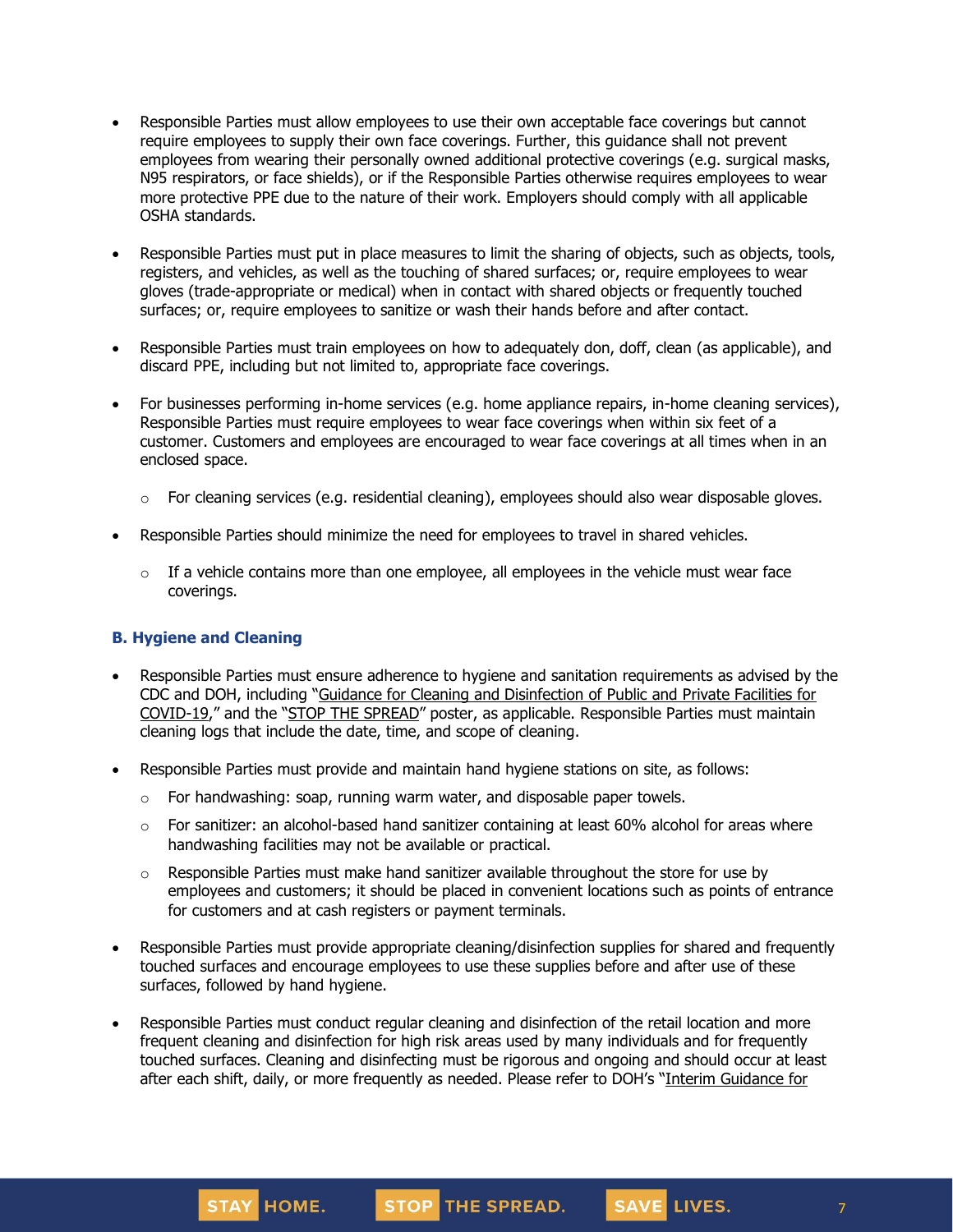Cleaning and [Disinfection](https://coronavirus.health.ny.gov/system/files/documents/2020/03/cleaning_guidance_general_building.pdf) of Public and Private Facilities for COVID-19" for detailed instructions on how to clean facilities.

- $\circ$  Responsible Parties must ensure regular cleaning and disinfecting of restrooms. Restrooms should be cleaned more often depending on frequency of use.
	- **•** Responsible Parties must ensure distancing rules are adhered to by reducing restroom capacity where feasible.
- $\circ$  Responsible Parties must ensure that equipment is regularly disinfected using registered disinfectants, including at least as often as employees change workstations. Refer to the Department of Environmental Conservation (DEC) list of [products](http://www.dec.ny.gov/docs/materials_minerals_pdf/covid19.pdf) registered in New York State identified by the EPA as effective against COVID-19.
- $\circ$  If cleaning or disinfection products or the act of cleaning and disinfecting causes safety hazards or degrades the material or equipment, Responsible Parties must put in place hand hygiene stations between use and/or supply disposable gloves and/or limitations on the number of employees using such equipment.
- Responsible Parties must provide for the cleaning and disinfection of exposed areas in the event of a positive case of COVID-19 of an employee or customer, with such cleaning to include, at a minimum, all heavy transit areas and high-touch surfaces (e.g. vending machines, handrails, bathrooms, door knobs).
- CDC guidelines on "Cleaning and [Disinfecting](https://www.cdc.gov/coronavirus/2019-ncov/community/disinfecting-building-facility.html) Your Facility" if someone is suspected or confirmed to have COVID-19 infection are as follows:
	- $\circ$  Close off areas used by the person who is sick.
		- **•** Responsible Parties do not necessarily need to close operations, if they can close off the affected areas.
	- o Open outside doors and windows to increase air circulation in the area.
	- $\circ$  Wait 24 hours before you clean or disinfect. If 24 hours is not feasible, wait as long as possible.
	- $\circ$  Clean and disinfect all areas used by the person who is sick, such as offices, bathrooms, common areas, and shared equipment.
	- $\circ$  Once the area has been appropriately disinfected, it can be opened for use.
		- **Employees without close contact with the person who is sick can return to the work area** immediately after disinfection.
			- Per CDC's "Evaluating and Testing Persons for [Coronavirus](https://www.cdc.gov/coronavirus/2019-ncov/hcp/clinical-criteria.html) Disease 2019 (COVID-19)," considerations when assessing close contact include the duration of exposure (e.g. longer exposure time likely increases exposure risk) and the clinical symptoms of the person with COVID-19 (e.g. coughing likely increases exposure risk as does exposure to a severely ill patient).
	- $\circ$  If more than seven days have passed since the person who is sick visited or used the facility, additional cleaning and disinfection is not necessary, but routine cleaning and disinfection should continue.
- For retail activities involving the handling of shared objects (e.g. payment devices), areas (e.g. pickup area), and/or surfaces (e.g. doors), Responsible Parties must ensure that such areas and objects are cleaned daily, at a minimum.

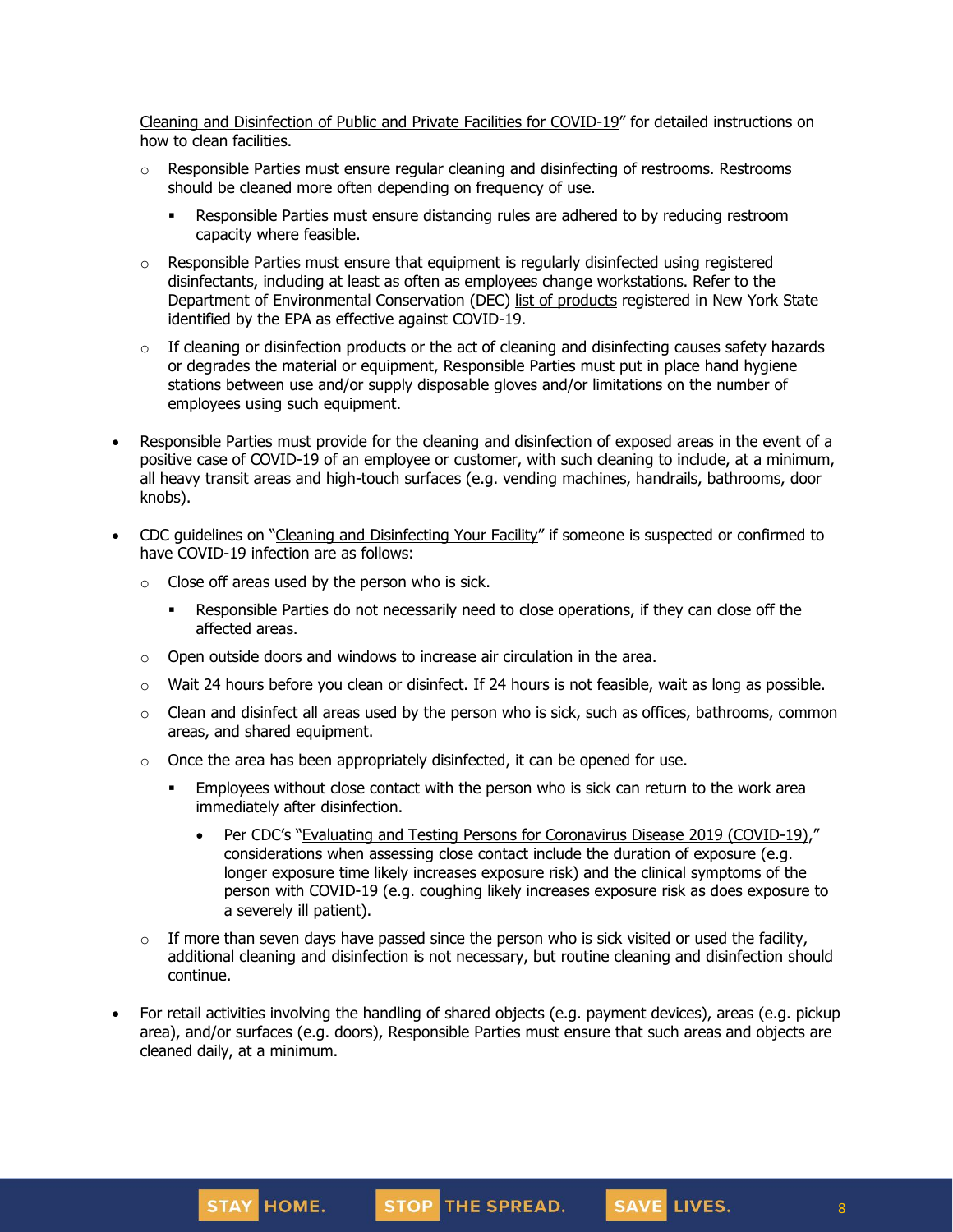- For retailers providing equipment or goods for rent or providing repair services (e.g. sports equipment rentals), the equipment or goods must be cleaned and disinfected before pickup by a customer and after a customer drops-off or returns the equipment or goods.
- For retailers providing cleaning services (e.g. in-home cleaning), all equipment (e.g. vacuums, buckets) must be sanitized between each use and location.
- For businesses providing laundry services (e.g. laundromat, dry cleaner), Responsible Parties should follow CDC guidance "Cleaning and [Disinfecting](https://www.cdc.gov/coronavirus/2019-ncov/community/disinfecting-building-facility.html) Your Facility":
	- $\circ$  Items should be laundered at the warmest appropriate water setting and dried completely.
	- o Do not combine customers' laundry.
	- o Dirty laundry should not be shaken.
	- $\circ$  Clean and disinfect equipment (e.g. hampers, scales, bags) after each use.
- For business providing laundry services, Responsible Parties should designate a specific area for customers to place items to be laundered. If the designated area is indoors, Responsible Parties should, when practical, clean the designated area after each use.
- Responsible Parties must require that employees practice hand hygiene by washing hands for 20 seconds with soap and water after handling laundry or cleaning and disinfecting rented or repaired equipment or homes from individual customers.
- Responsible Parties must prohibit shared food and beverages (e.g. buffet style meals), encourage bringing lunch from home, and reserve adequate space for employees to observe social distancing while eating meals.

#### **C. Phased Reopening**

• Responsible Parties are encouraged to phase-in reopening activities so as to allow for operational issues to be resolved before production or work activities return to normal levels. Responsible Parties should consider limiting the number of employees, hours, and number of customers available to be served when first reopening so as to provide operations with the ability to adjust to the changes.

#### **D. Communications Plan**

- Responsible Parties must affirm that they have reviewed and understand the state-issued industry guidelines, and that they will implement them.
- Responsible Parties should develop a communications plan for employees, visitors, and customers that includes applicable instructions, training, signage, and a consistent means to provide employees with information. Responsible Parties may consider developing webpages, text and email groups, and social media.
- Responsible Parties should encourage customers to adhere to CDC and DOH guidance regarding the use of PPE, specifically face coverings when a social distance of six feet cannot be maintained, through verbal communication and signage.

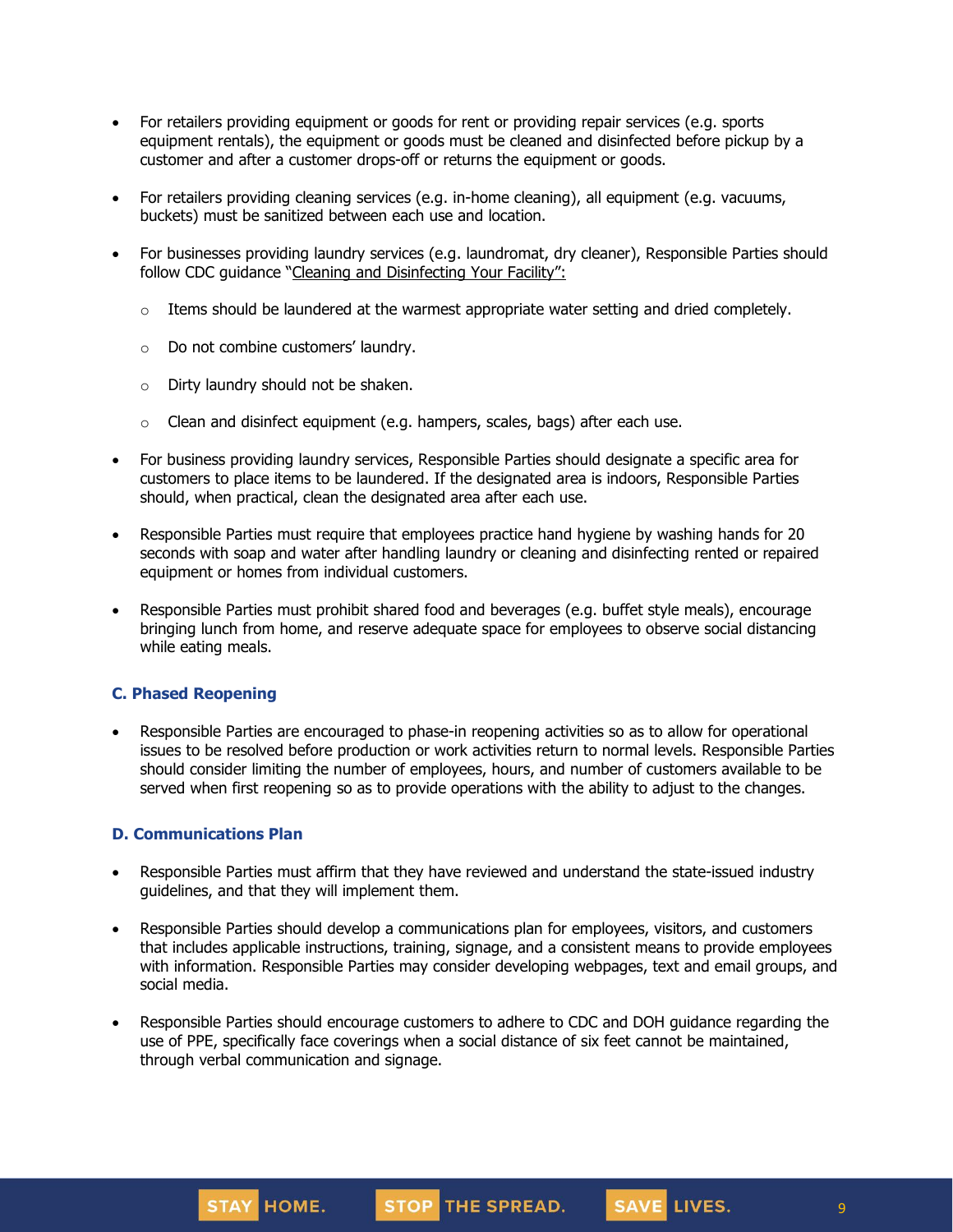• Responsible Parties should post signage inside and outside of the retail location to remind personnel and customers to adhere to proper hygiene, social distancing rules, appropriate use of PPE, and cleaning and disinfecting protocols.

# **III. PROCESSES**

### **A. Screening and Testing**

- Responsible Parties must implement mandatory daily health screening practices.
	- $\circ$  Screening practices may be performed remotely (e.g. by telephone or electronic survey), before the employee reports to the work site, to the extent possible; or may be performed on site.
	- $\circ$  Screening should be coordinated to prevent employees from intermingling in close contact with each other prior to completion of the screening.
	- $\circ$  At a minimum, screening should be required of all employees and visitors and completed using a questionnaire that determines whether the employee or visitor has:
		- (a) knowingly been in close or proximate contact in the past 14 days with anyone who has tested positive for COVID-19 or who has or had symptoms of COVID-19,
		- (b) tested positive for COVID-19 in the past 14 days, or;
		- (c) has experienced any symptoms of COVID-19 in the past 14 days.
- According to the CDC guidance on "Symptoms of [Coronavirus](https://www.cdc.gov/coronavirus/2019-ncov/symptoms-testing/symptoms.html)," the term "symptomatic" includes employees who have the following symptoms or combinations of symptoms: fever, cough, shortness of breath, or at least two of the following symptoms: fever, chills, repeated shaking with chills, muscle pain, headache, sore throat, or new loss of taste or smell.
- Responsible Parties should require employees to immediately disclose if and when their responses to any of the aforementioned questions changes, such as if they begin to experience symptoms, including during or outside of work hours.
- Daily temperature checks may also be conducted per Equal Employment Opportunity Commission or DOH guidelines. Responsible Parties are prohibited from keeping records of employee health data (e.g. temperature data).
- Responsible Parties must ensure that any personnel performing screening activities, including temperature checks, are appropriately protected from exposure to potentially infectious employees or visitors entering the retail location. Personnel performing screening activities should be trained by employer-identified individuals who are familiar with CDC, DOH, and OSHA protocols.
- Screeners should be provided and use PPE, including at a minimum, a face mask, and may include gloves, a gown, and/or a face shield.
- An employee who screens positive for COVID-19 symptoms should not be allowed to enter the workplace and should be sent home with instructions to contact their healthcare provider for assessment and testing. Responsible Parties must immediately notify the local health department and DOH about any positive case. Responsible Parties should provide the employee with information on healthcare and testing resources.

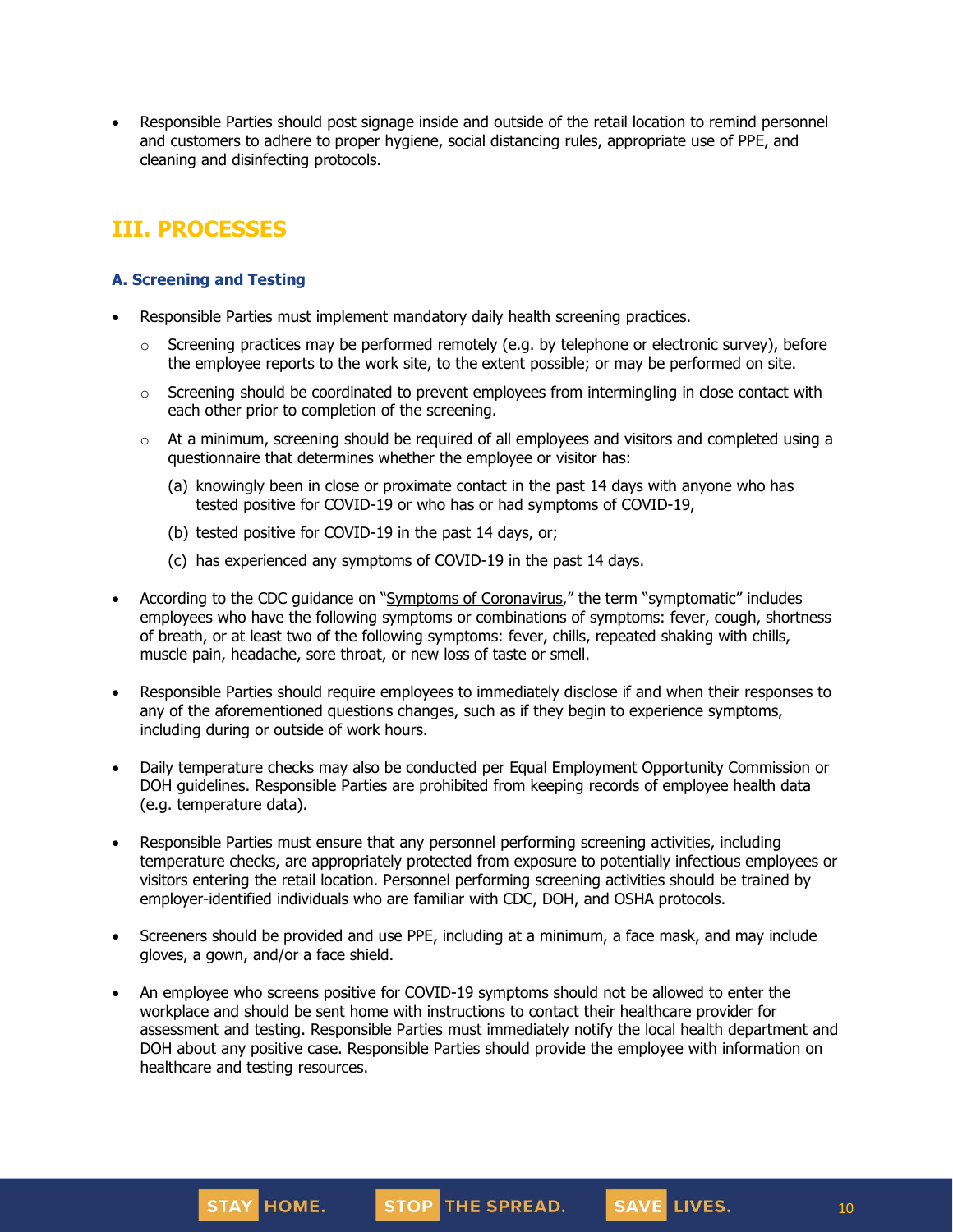- An employee who has responded that they have had close contact with a person who is confirmed or suspected for COVID-19 may not be allowed to enter the workplace without abiding by the precautions outlined below and documentation of the employee's adherence to those precautions has been done.
- Responsible Parties must review all employee and visitor responses collected by the screening process on a daily basis and maintain a record of such review. Responsible Parties must also identify a contact as the party for employees to inform if they later are experiencing COVID-19-related symptoms, as noted in the questionnaire.
- Responsible Parties must designate a site safety monitor whose responsibilities include continuous compliance with all aspects of the site safety plan.
- To the extent possible, Responsible Parties should maintain a log of employees and visitors who may have close contact with other individuals at the workplace or area; excluding customers and deliveries that are performed with appropriate PPE or through contactless means. Log should contain contact information, such that all contacts may be identified, traced and notified in the event an employee is diagnosed with COVID-19. Responsible Parties must cooperate with local health department contact tracing efforts.
- Responsible Parties cannot mandate that customers complete a health screen or provide contact information but may encourage customers to do so. Responsible Parties may provide an option for customers to provide contact information so they can be logged and contacted for contact tracing, if necessary.
- Responsible Parties and employees should take the following actions related to COVID-19 symptoms and contact:
	- $\circ$  If an employee has COVID-19 symptoms AND EITHER tests positive for COVID-19 OR did not receive a test, the employee may only [return](https://www.cdc.gov/coronavirus/2019-ncov/hcp/return-to-work.html) to work after completing a 14-day self-quarantine. If an employee is critical to the operation or safety of a site, the local health department and the most up-to-date CDC and DOH standards on the minimum number of days to quarantine before an employee is safely able to return to work with additional precautions to mitigate the risk of COVID-19 transmission may be consulted.
	- $\circ$  If an employee does NOT have COVID-19 symptoms BUT tests positive for COVID-19, the employee may only return to work after completing a 14-day self-quarantine. If an employee is critical to the operation or safety of a site, the local health department and the most up-to-date CDC and DOH standards on the minimum number of days to quarantine before an employee is safely able to return to work with additional precautions to mitigate the risk of COVID-19 transmission may be consulted.
	- $\circ$  If an employee has had close contact with a person with COVID-19 for a prolonged period of time AND is symptomatic, the employee should notify their employer and follow the above protocol for a positive case.
	- $\circ$  If an employee has had close contact with a person with COVID-19 for a prolonged period of time AND is NOT symptomatic, the employee should notify their employer and [adhere](https://www.cdc.gov/coronavirus/2019-ncov/community/critical-workers/implementing-safety-practices.html) to the [following](https://www.cdc.gov/coronavirus/2019-ncov/community/critical-workers/implementing-safety-practices.html) practices prior to and during their work shift, which should be documented:
		- 1) Regular monitoring: As long as the employee does not have a temperature or symptoms, they should self-monitor under the supervision of their employer's occupational health program.
		- 2) Wear a mask: The employee should wear a face mask at all times while in the workplace for 14 days after last exposure.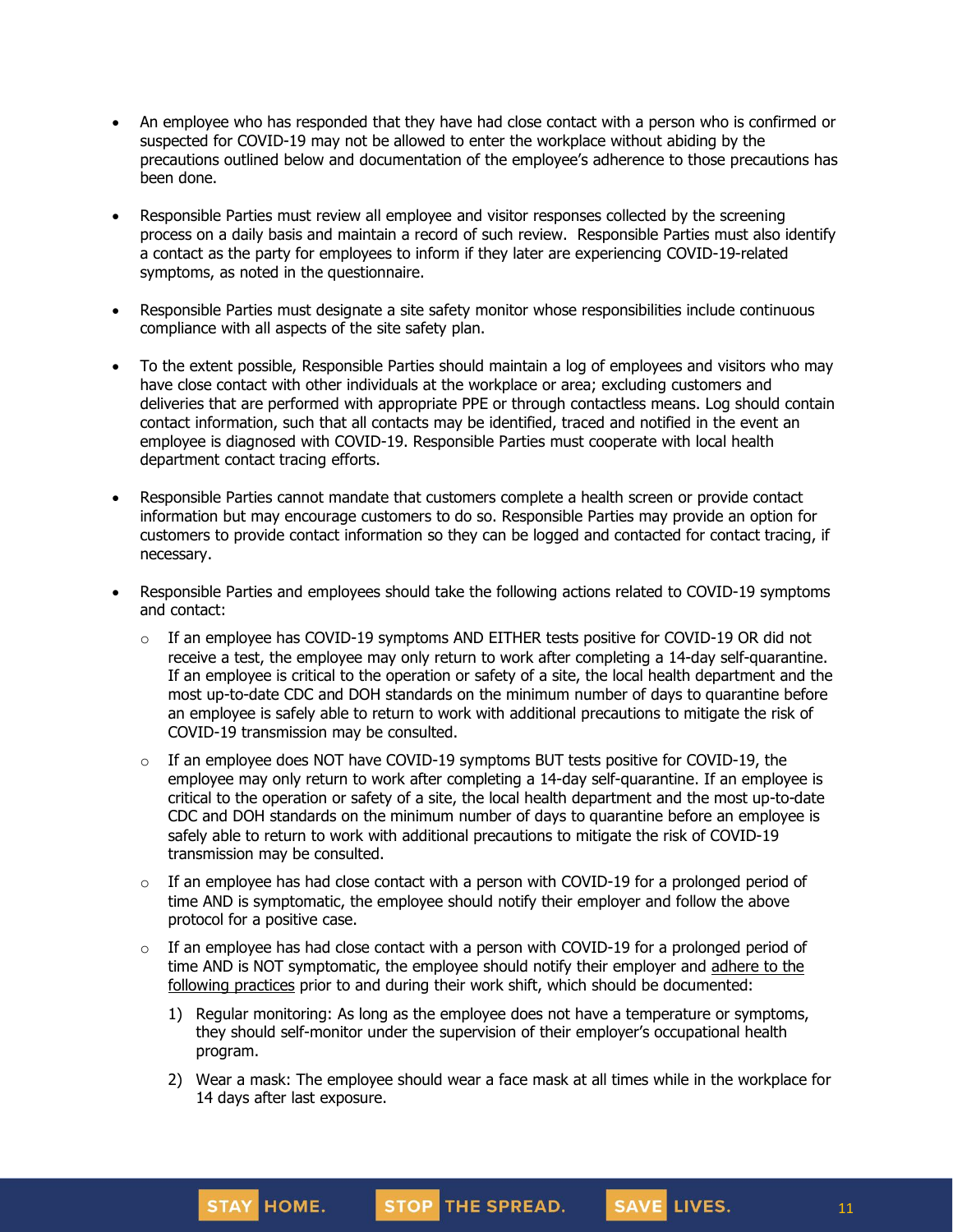- 3) Social distance: Employee should continue social distancing practices, including maintaining, at least, six feet distance from others.
- 4) Disinfect and clean work spaces: Continue to clean and disinfect all areas such as offices, bathrooms, common areas, and shared electronic equipment routinely.
- $\circ$  If an employee is symptomatic upon arrival at work or becomes sick during the day, the employee must be separated and sent home immediately, following the above protocol for a positive case.

#### **B. Tracing and Tracking**

- Responsible Parties must notify the local health department and DOH immediately upon being informed of any positive COVID-19 test result by an employee at their site.
- In the case of an employee, visitor, or customer who interacted at the business testing positive, the Responsible Parties must cooperate with the local health department to trace all contacts in the workplace and notify the health department of all employees logged and visitors/customers (as applicable) who entered the retail location dating back to 48 hours before the employee began experiencing COVID-19 symptoms or tested positive, whichever is earlier, but maintain confidentiality as required by federal and state law and regulations.
- Local health departments may, under their legal authority, implement monitoring and movement restrictions of infected or exposed persons including home isolation or quarantine.
- Employees who are alerted that they have come into close or proximate contact with a person with COVID-19, and have been alerted via tracing, tracking or other mechanism, are required to selfreport to their employer at the time of alert and shall follow all required protocols as if they had been exposed at work.

## **IV. EMPLOYER PLANS**

Responsible Parties must conspicuously post completed safety plans on the premises of the workplace. The State has made available a business reopening safety plan template to guide business owners and operators in developing plans to protect against the spread of COVID-19.

#### **Additional safety information, guidelines, and resources are available at:**

New York State Department of Health Novel Coronavirus (COVID-19) Website <https://coronavirus.health.ny.gov/>

Centers for Disease Control and Prevention Coronavirus (COVID-19) Website <https://www.cdc.gov/coronavirus/2019-ncov/index.html>

Occupational Safety and Health Administration COVID-19 Website <https://www.osha.gov/SLTC/covid-19/>